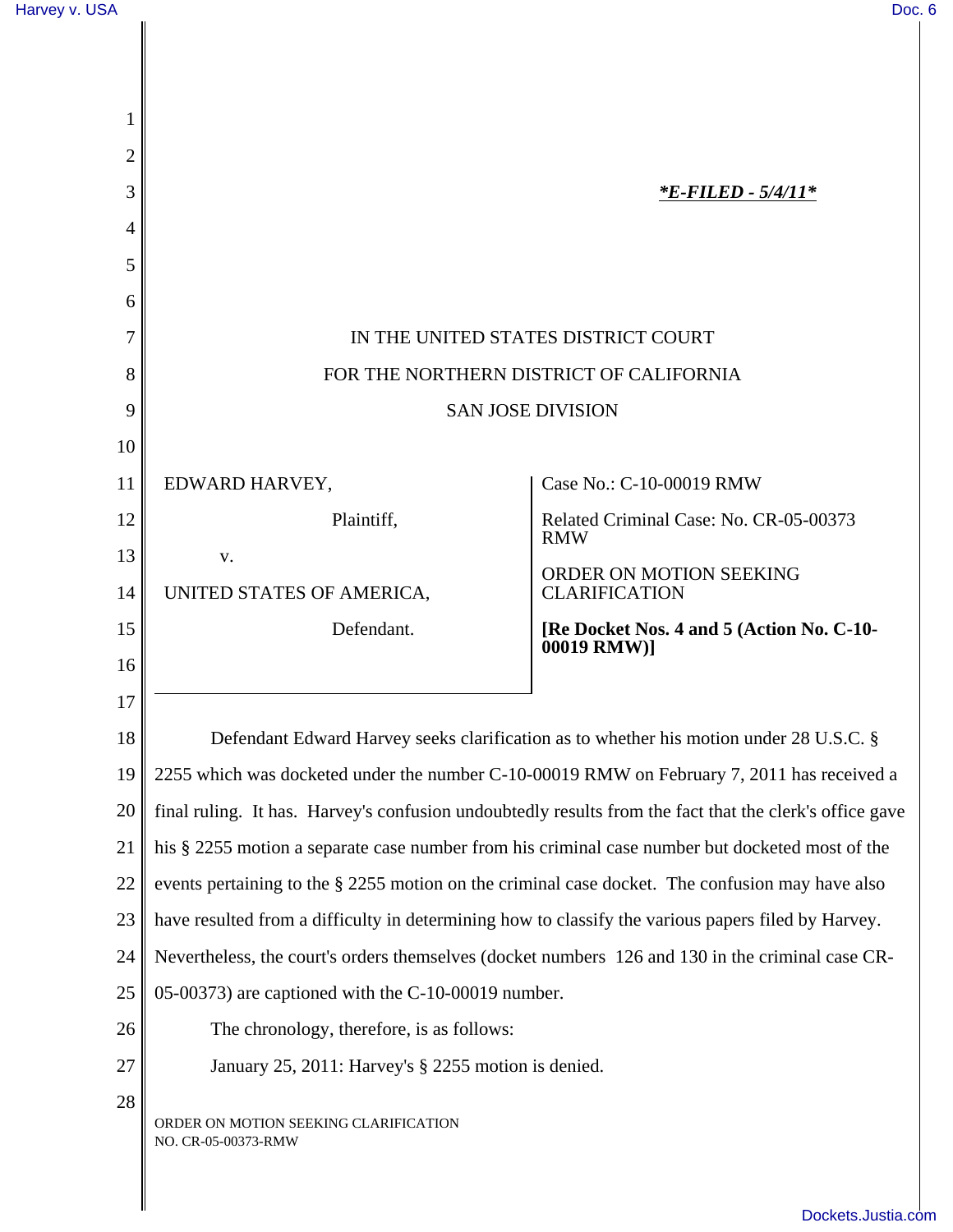| $\mathbf{1}$     | February 7, 2011: Harvey files notice of appeal                                                    |
|------------------|----------------------------------------------------------------------------------------------------|
| $\mathbf{2}$     | February 11, 2001: Harvey's request to add additional citations to his motion is granted.          |
| 3                | Court reaffirms denial of § 2255 motion. Court denies certificate of appealability.                |
| $\overline{4}$   | The clerk can close C-10-00019 (criminal file CR-05-00373 has previously been closed).             |
| $\mathfrak s$    | To pursue an appeal, Harvey must get the Court of Appeals to issue a certificate of appealability. |
| 6                |                                                                                                    |
| $\boldsymbol{7}$ | Konald m whyte<br>DATED:<br>5/4/11<br>RONALD M. WHYTE                                              |
| 8                | <b>United States District Judge</b>                                                                |
| 9                |                                                                                                    |
| 10               |                                                                                                    |
| 11               |                                                                                                    |
| 12               |                                                                                                    |
| 13               |                                                                                                    |
| 14               |                                                                                                    |
| 15               |                                                                                                    |
| 16               |                                                                                                    |
| 17               |                                                                                                    |
| 18               |                                                                                                    |
| 19               |                                                                                                    |
| 20               |                                                                                                    |
| 21               |                                                                                                    |
| 22               |                                                                                                    |
| 23               |                                                                                                    |
| 24               |                                                                                                    |
| 25               |                                                                                                    |
| 26               |                                                                                                    |
| 27               |                                                                                                    |
| 28               | ORDER ON MOTION SEEKING CLARIFICATION<br>NO. CR-05-00373-RMW                                       |